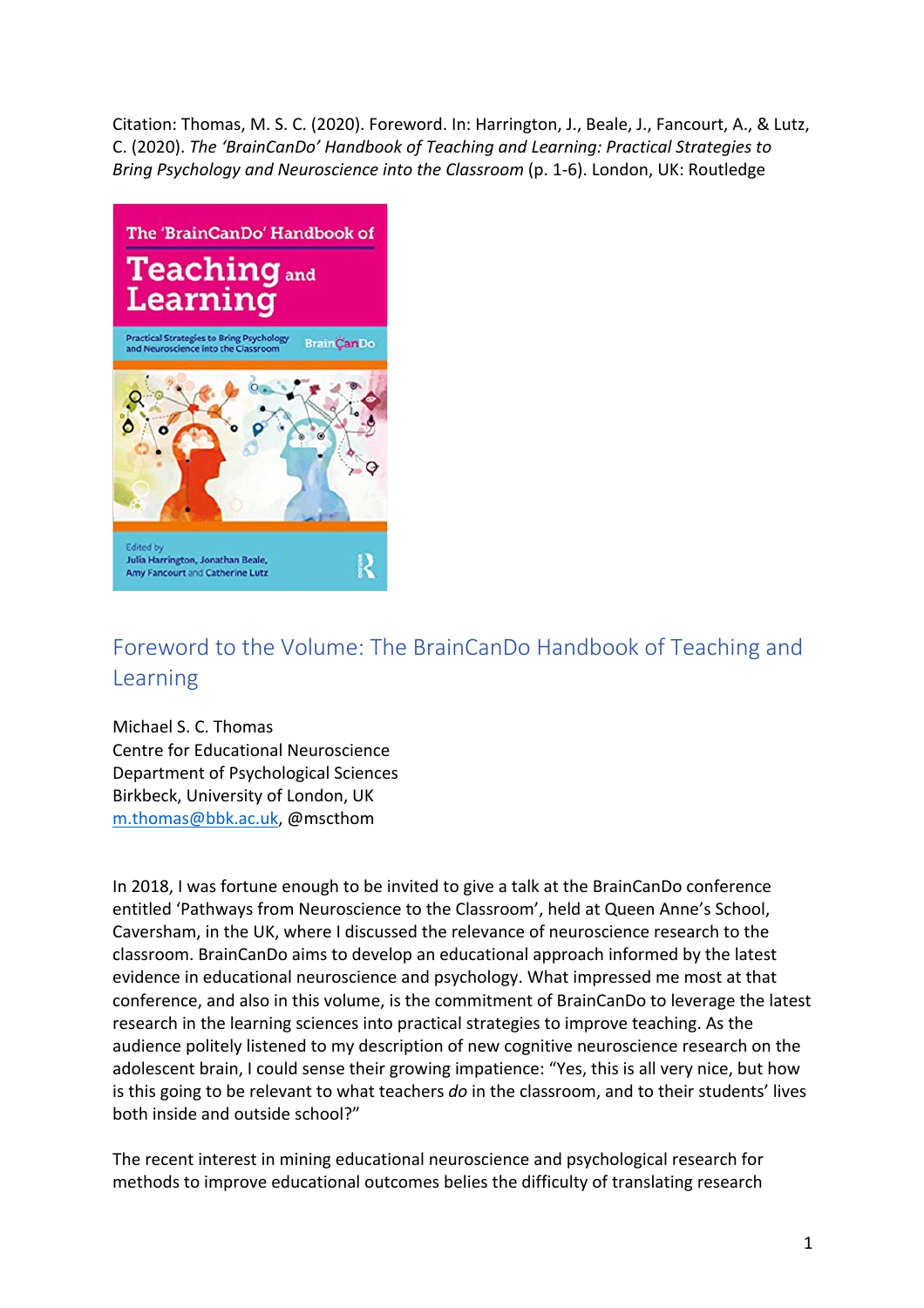findings into classroom practice. For example, even with its 125-year history of studying learning, psychology still struggles to properly inform teaching practices – techniques can persist in the classroom despite a large body of evidence indicating a lack of effect (such as underlying / highlighting / rereading texts as methods to improve learning).<sup>1</sup> Effective translation crucially relies on a dialogue between educators and researchers, on the one hand to turn an understanding of how the mind works into techniques to improve learning; and on the other, to enable educators to move the research agenda onto issues that are most pressing in schools today. This dialogue is something BrainCanDo does really well, and the volume gives many excellent examples of how researchers and educators are fruitfully interacting. Moreover, it suggests where a scientific approach to learning finds its limits, such as in Beale's cautionary chapter on the perils of *scientism* (Chapter 1).

Should we focus more on the mind or the brain? As a proponent of educational neuroscience, I would argue that you can't talk about mind and brain separately.<sup>2</sup> The way the brain operates constrains the way the mind works. That is, the mind could have worked in lots of ways (which artificial intelligence is showing us). The way it *actually* works depends on what the brain can do, conditioned by its biology and that in turn by its evolutionary history. For example, the brain stores knowledge in the strength of the connections between neurons. This means that processing pathways tend to be content specific; they are not general purpose, dealing with lots of different types of content. You'll find a region of the brain for vision, one for audition, one for sensing the body, one for smell, not a general 'perception' mechanism.

Does this matter? Take working memory, which many advocate as a key capacity underlying academic success. Fancourt and Holmes (Chapter 4) argue that working memory is not a part of the brain but a faculty of the mind, a theoretical concept that is used to explain how active memory works. In the brain, it is carried out by lots of different regions, each 'keeping in mind' different types of content. How good these disparate systems are in an individual tends to correlate, giving the appearance of a unified single mechanism from the psychological perspective. When a child is held back in their academic progress because they have 'poor working memory', one might think the lesson is to give the child some activity that improves their working memory. But the shock finding of psychologists in this field is that training children on tasks that improve working memory, such as keeping numbers in mind, or keeping track of the objects you've seen, doesn't improve the children's academic performance. It only improves their ability to … keep numbers in mind or keep track of the objects they've seen. This is what you'd expect from the neuroscience perspective – you have only improved the working memory capacity of the particular circuits used in the training task, because there is no *general* working memory mechanism.

The narrow lesson from neuroscience in this case is that if you want to improve some cognitive capacity, it needs to be embedded in the (educational) content in which it is typically used, not abstracted out into some kind of brain-training computer game. In the current volume, this lesson is picked up chapters considering improving executive function skills (Faith, Hohnen, Bagnall & Moore-Shelley, Chapter 7) and techniques to enhance the learning of counterintuitive concepts in mathematics and science (Brookman-Byrne & Dumontheil, Chapter 10). This broad lesson is that understanding how the brain does things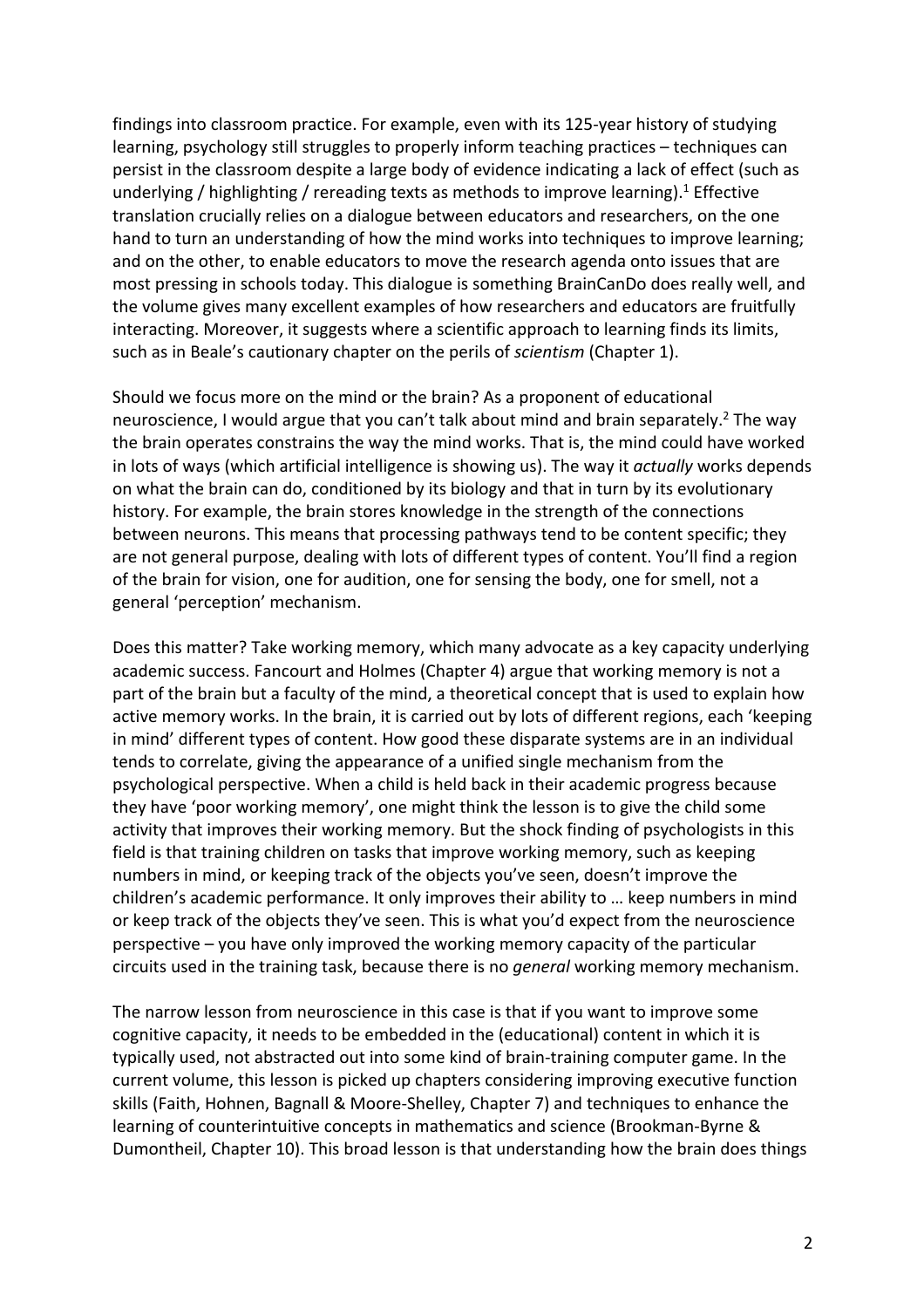helps us understand the effects of training on behavioural change, the bread and butter of education.

The above example suggests that the contribution of neuroscience to education will largely comprise improvements in psychological theories of learning. However, there may also be direct implications of neuroscience for education, by virtue of thinking about the brain as a biological organ that has certain metabolic needs – for nutrition, for energy, to consolidate changes to its structure, to avoid the harmful effect of chronic exposure to stress hormones. This produces a parallel avenue of dialogue that can be thought of in terms of 'brain health', of optimising the condition of each child's brain for learning when he or she enters the classroom. Brain health draws focus to factors like nutrition, physical fitness, stress reduction, and sleep.<sup>3</sup>

Educational neuroscience is relatively new compared to the psychology of learning, and it is perhaps more controversial. Certainly, most of neuroscience research is not relevant to education (it is too low level, such as the role of ion channels in producing action potentials) and most of education research is not relevant to neuroscience (it concerns social, cultural, and economic factors, such as designing curricular and determining organisational structures). No neuroscience data will ever be 'classroom ready' without an extensive process of translation into and testing of practical techniques and strategies. And there are distractions, such as the misunderstandings found in neuromyths, or the influence of commercial organisations seeking profits from training packages with neuroscience windowdressing. However, some resistance to educational neuroscience runs deeper: principled arguments that the sort of thing that neuroscience does *can never* be relevant to education. I won't go into those arguments here (see my contretemps with Daugherty and Robey, for a flavour of the lively debate<sup>4,5</sup>) other than to suggest that this resistance is more about academic turf wars (arguing about who has the right to do research in a given area) than being solution focused (i.e., getting a crack team of people together with different expertise to investigate the area and come up with solutions). For me, it's an argument not to be settled on philosophical principles but on actual outcomes: can neuroscience contribute to educational improvements?

## Two great things about this book

What most sets this volume apart from others in the field is its focus on adolescence. It is noticeable how the educational neuroscience and psychological research taken to be of translational interest to education differs with the age of the child. For early years education, the interest is in basic sensori-motor skills, oral language development, behavioural regulation, and socio-emotional development – skills that contribute to school readiness. For primary school age, the focus shifts to core cognitive skills underlying academic abilities, such as numeracy, literacy and reasoning, the limits imposed by the development of skills of cognitive control, and more sophisticated socio-emotional skills involved in peer group formation and dynamics. Consider then, the topics considered in a volume aimed at secondary school: character development, gratitude, motivation, mindset, metacognition, regulation of sleep, extended musical training (Chapters 3, 5, 6, 7, 8, 9, 11). The focus has shifted again, beyond core skills to children's understanding of their own learning and their motivations to learn. The individual must learn where he or she needs to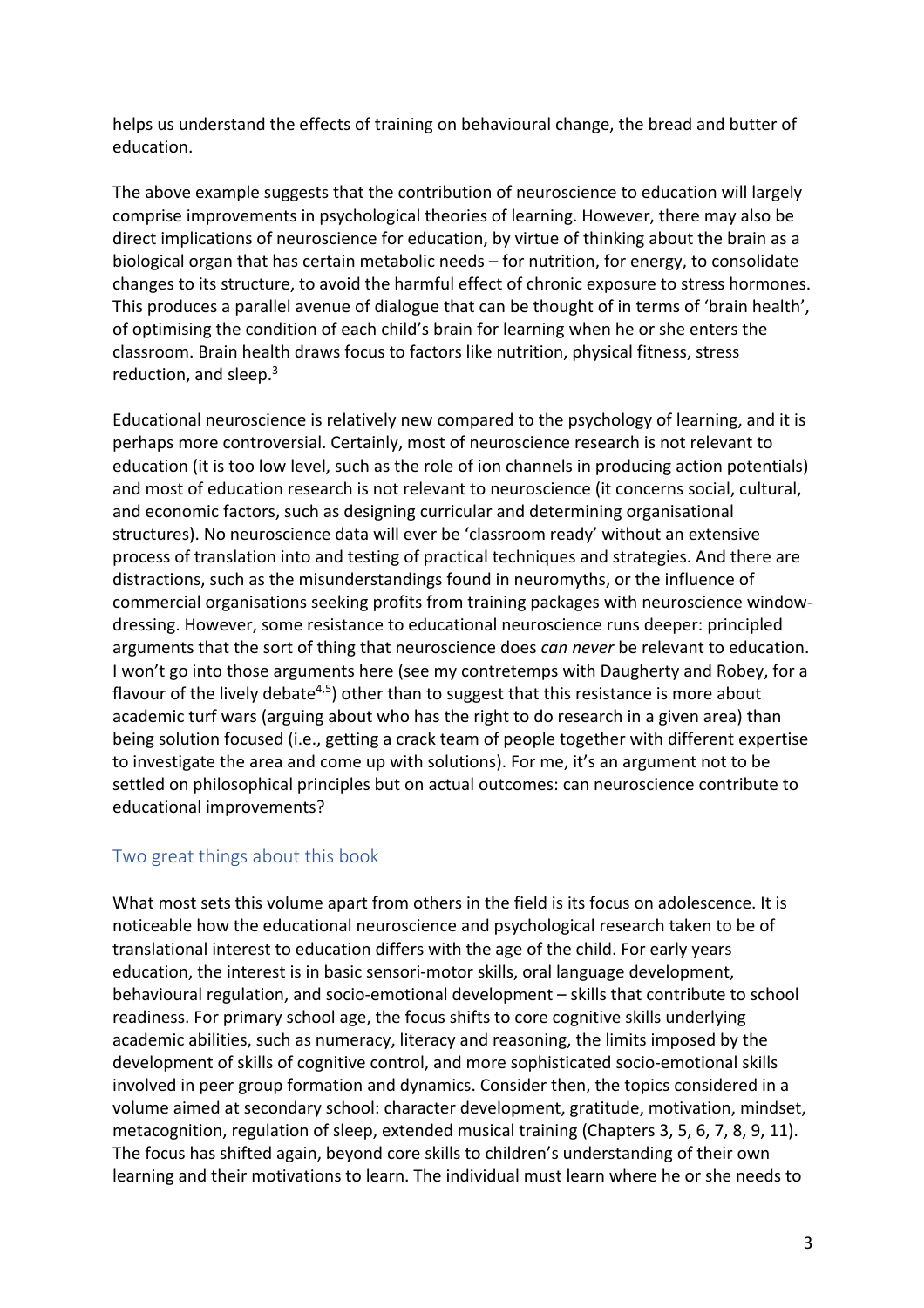put in effort to achieve their goals, and indeed to decide what those goals are – *who they are as individuals*.

Despite the welcome openness of BrainCanDo to neuroscience, many of the chapters focus on psychological approaches. This is because there is still much we do not understand about how the brain achieves more sophisticated skills around metacognition, motivation, and planning and decision making, as well as their interaction with peer group influence. (See Sarah-Jayne Blakemore's excellent recent book, *Inventing Ourselves: The Secret Life of the Teenage Brain*, for an overview of current knowledge).6 Buckingham and Buckingham present the fascinating example of gratitude, a powerful socially embedded pathway to improving life satisfaction (Chapter 9). Adults whose brains were scanned while they experienced gratitude showed notably increased activation in two brain areas, the medial prefrontal cortex and the anterior cingulate cortex. Cognitive neuroscientists proposed that feelings of gratitude may involve the medial prefrontal cortex's processes of gauging subjective value and of considering the mental states of other people. This gives us an inkling of the processes that may be involved in gratitude, but only that – let alone insights into the best way to harness gratitude to improve life satisfaction.

Perhaps the most important contribution of neuroscience to understanding adolescence is to lay bare exactly how long many of these sophisticated skills take to develop, revealed by evidence that brain circuits can still be found to be changing into the late teens and early twenties. This has even been shown for levels of verbal and non-verbal intelligence.<sup>7</sup> The extended developmental trajectory means that we need to shape educational environments across the same time span to provide the best outcomes for each individual as they reach adulthood.

The second crucial strength of this volume is how it encourages a culture of research – that at all levels of education, teaching should be informed by evidence. Little gives examples of ways this can be achieved, such as generating a teacher handbook, or convening regular learning study groups for teachers (Chapter 2). An evidence-informed approach is no shortcut, however, because with so many influences on a child's development, causal pathways can be complex and tricky to unpick. Does reduced sleep in adolescence cause poorer mental health, or is a difficulty in sleeping a sign of worsening mental health? (see Le Cornu Knight, Chapter 8). Does success at learning a musical instrument cause improved academic outcomes, or are they both the result of a character trait to work hard and persist with practice? (see Müllensiefen & Harrison, Chapter 11). These kinds of questions cannot be resolved in large correlational studies. They need longitudinal studies and well controlled intervention studies, supported by experimental studies showing the viability of the causal mechanisms these effects purport to exploit. Determining what works can be tricky, when educational outcomes may be the result of so many small influences, each hard to assess in isolation (a problem not readily rectified by the use of large-scale randomised control trials).

While not a shortcut, an evidence-informed approach holds the best hope for progress in education, through a gradual accumulation of knowledge of what works and for whom. I imagine a teaching profession suffused by a culture of research, where teachers will be empowered by an understanding of why effective teaching methods work. They will have the autonomy to vary teaching methods according to the context of their classroom and of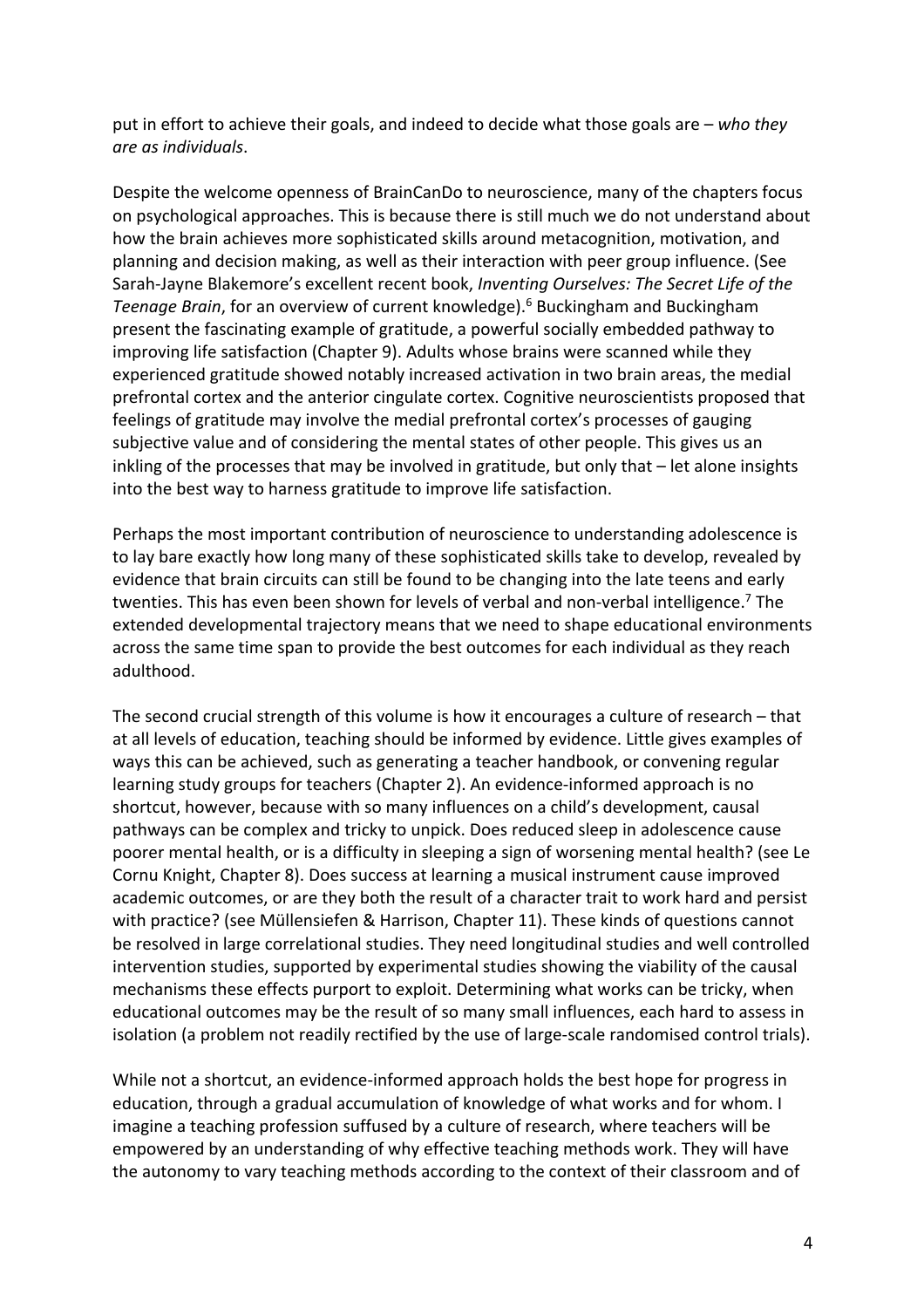the particular children in front of them, knowing what features of the methods can be varied at no cost, and which must be retained as they carry the causal power. They will be less prone to be distracted by faddish approaches (even those supported by brain images!!!), more reluctant to rely on anecdotal evidence to confirm pet theories or reject disfavoured hypotheses. But teachers will also understand that evidence-based, mechanistic accounts of learning in individual children are only a small part of the educational picture. Crucially, however useful, such accounts do not determine the values which our educational systems embody and reflect. These are quite rightly an issue for society, not to be reduced to the workings of single minds and brains.

## Notes

<sup>1</sup> Roediger, H.L. (2013). Applying cognitive psychology to education: Translational educational science. *Psychological Science in the Public Interest*, *14*, 1–3.

<sup>2</sup> Thomas, M.S.C, Ansari, D., & Knowland, V.C.P. (2019). Annual Research Review: Educational neuroscience: progress and prospects. *Journal of Child Psychology and Psychiatry*, *60(4)*, 477–492. doi:10.1111/jcpp.12973

<sup>3</sup> Thomas, M. S. C., Mareschal, D., & Dumontheil, I. (2020). *Educational Neuroscience: Development Across the Lifespan*. London, UK: Psychology Press.

<sup>4</sup> Dougherty, D. R., & Robey, A. (2018). Neuroscience and education: A bridge astray? *Current Directions in Psychological Sciences*, *27*, 401–406. doi:10.1177/0963721418794495

<sup>5</sup> Thomas, M. S. C. (2019). Response to Dougherty & Robey on neuroscience and education: Enough bridge metaphors – interdisciplinary research offers the best hope for progress. *Current Directions in Psychological Science*, *28(4)*, 337-340. https://doi.org/10.1177/0963721419838252.

<sup>6</sup> Blakemore, S-J. (2018). *Inventing Ourselves: The Secret Life of the Teenage Brain*. New York, USA: Doubleday.

<sup>7</sup> Ramsden, S., Richardson, F. M., Josse, G., Thomas, M. S. C., Ellis, C., Shakeshaft, C., Seghier, M. L., & Price, C. J. (2011). Verbal and non-verbal intelligence changes in the teenage brain. *Nature*, *479*, 113-116. doi:10.1038/nature10514

## References

- Blakemore, S-J. (2018). *Inventing Ourselves: The Secret Life of the Teenage Brain*. New York, USA: Doubleday.
- Dougherty, D. R., & Robey, A. (2018). Neuroscience and education: A bridge astray? *Current Directions in Psychological Sciences*, *27*, 401–406. doi:10.1177/0963721418794495
- Ramsden, S., Richardson, F. M., Josse, G., Thomas, M. S. C., Ellis, C., Shakeshaft, C., Seghier, M. L., & Price, C. J. (2011). Verbal and non-verbal intelligence changes in the teenage brain. *Nature*, *479*, 113-116. doi:10.1038/nature10514